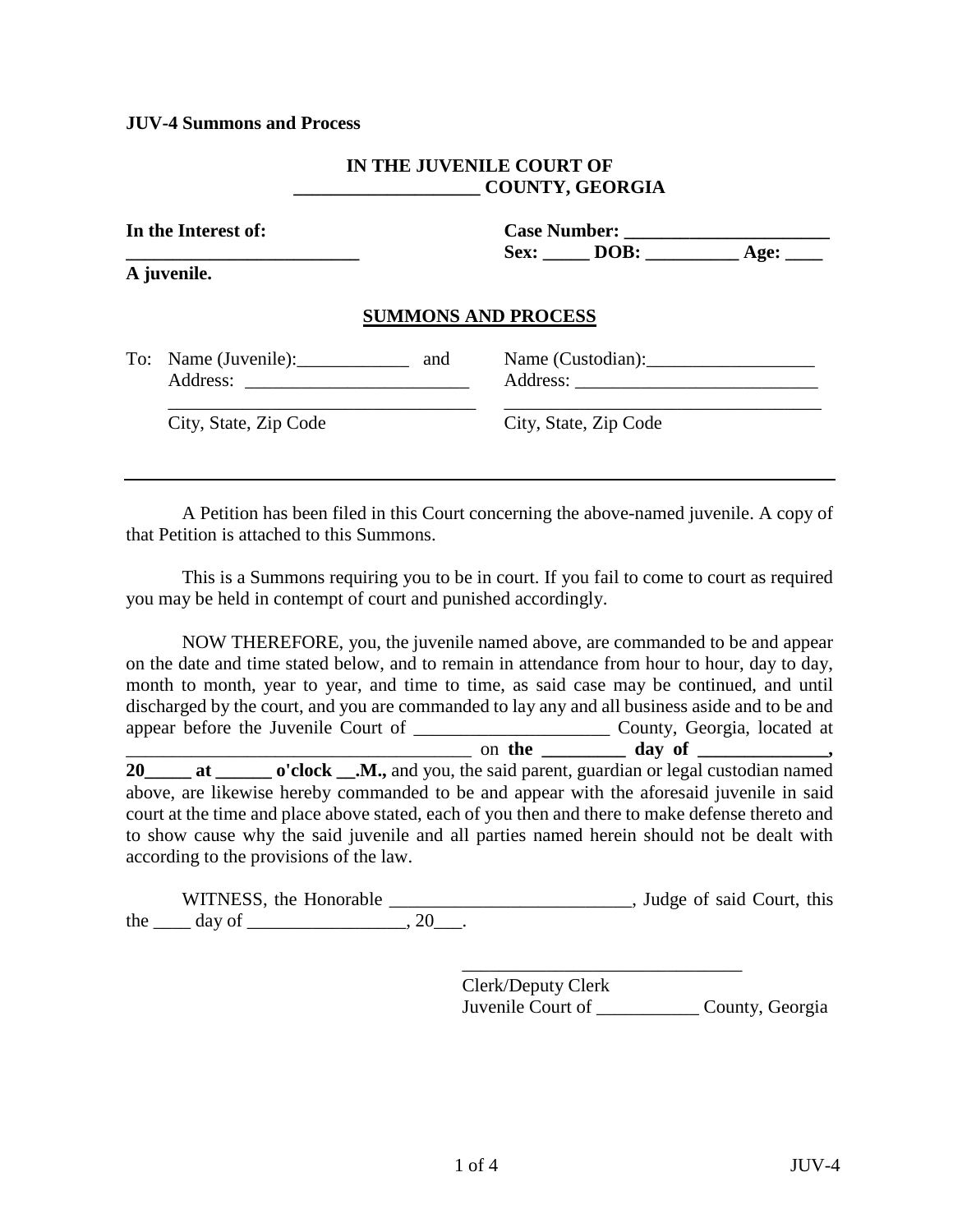# **READ CAREFULLY**

- This Summons requires you to be present at a formal hearing in the Juvenile Court. You must DRESS APPROPRIATELY for Court and BE ON TIME. **NO CELL PHONES** are allowed in the courtroom.
- The juvenile and other parties involved have the right to be represented by a lawyer at all stages of these proceedings. If you want a lawyer, you may choose and hire your own lawyer. If you want to hire a lawyer, please contact your lawyer immediately.
- If you want a lawyer but are not able to hire a lawyer without undue financial hardship, you may ask for a lawyer to be appointed to represent you.
- After consideration of your financial circumstances, if the Court finds you to be financially *unable* to hire a lawyer, then a lawyer will be appointed to represent you. You must let the Court, a court officer, and/or DJJ know immediately if you want a lawyer for your case.
- If you need an interpreter or special assistance for Court, please call the Clerk at \_\_\_\_\_\_\_\_\_\_\_\_\_\_\_\_\_\_ 48 hours prior to your Court date. *Si usted necesita un interpretѐ o*

*la ayuda especial en la courte, por favor de llamar al \_\_\_\_\_\_\_\_\_\_\_\_\_\_\_\_ 48 horas antes de su cita la corte.*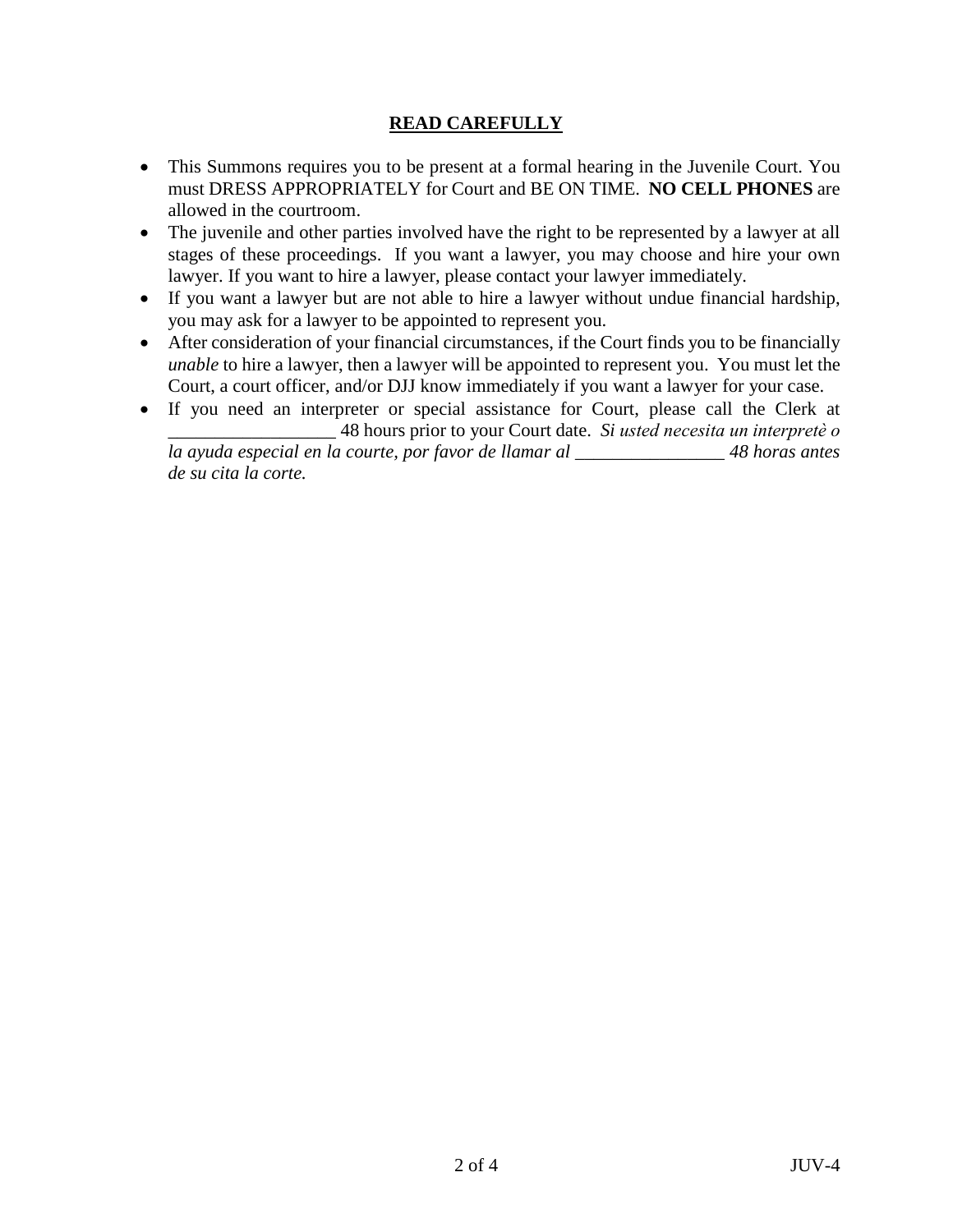#### **PROOF OF PERSONAL SERVICE**

I, the undersigned officer, hereby certify that on the  $\_\_\_\_\_\_\_\_\_\_$  day of  $\_\_\_\_\_\_$ . I personally served a true copy of the Summons and Process and a true copy of the attached Petition on

Authorized Signature Badge #

\_\_\_\_\_\_\_\_\_\_\_\_\_\_\_\_\_\_\_\_\_\_\_\_\_\_\_\_\_\_\_\_\_\_\_\_\_\_\_.

\_\_\_\_\_\_\_\_\_\_\_\_\_\_\_\_\_\_\_\_\_\_\_\_\_\_\_\_\_\_\_\_\_\_\_\_\_\_\_

\_\_\_\_\_\_\_\_\_\_\_\_\_\_\_\_\_\_\_\_\_\_\_\_\_\_\_\_\_\_\_\_\_\_\_\_\_\_\_\_

## **PROOF OF SERVICE**

I, the undersigned officer, hereby certify that on the \_\_\_\_ day of \_\_\_\_\_\_\_\_\_, 20\_, I personally served a true copy of the Summons and Process and a true copy of the attached Petition on by delivering to and leaving the same with

\_\_\_\_\_\_\_\_\_\_\_\_\_\_\_\_\_\_\_\_\_\_\_\_\_\_\_\_\_\_\_\_\_\_\_\_\_\_\_\_\_\_\_\_\_\_\_\_\_\_\_\_\_\_\_\_\_\_\_\_\_\_\_\_\_\_\_\_\_\_\_\_\_\_\_\_\_.

Authorized Signature Badge #

## **RETURN OF NO SERVICE**

I, the undersigned officer, after making diligent search, was unable to find the persons within named, to wit: \_\_\_\_\_\_\_\_\_\_\_\_\_\_\_\_\_\_\_\_\_\_, within the jurisdiction of this Court, and service of Summons and Process upon said person was therefore not made.

This the  $\_\_\_\_\$  day of  $\_\_\_\_\_\$ , 20 $\_\_\_\$ .

\_\_\_\_\_\_\_\_\_\_\_\_\_\_\_\_\_\_\_\_\_\_\_\_\_\_\_\_\_\_\_\_\_\_\_\_\_\_\_\_\_ Authorized Signature Badge #